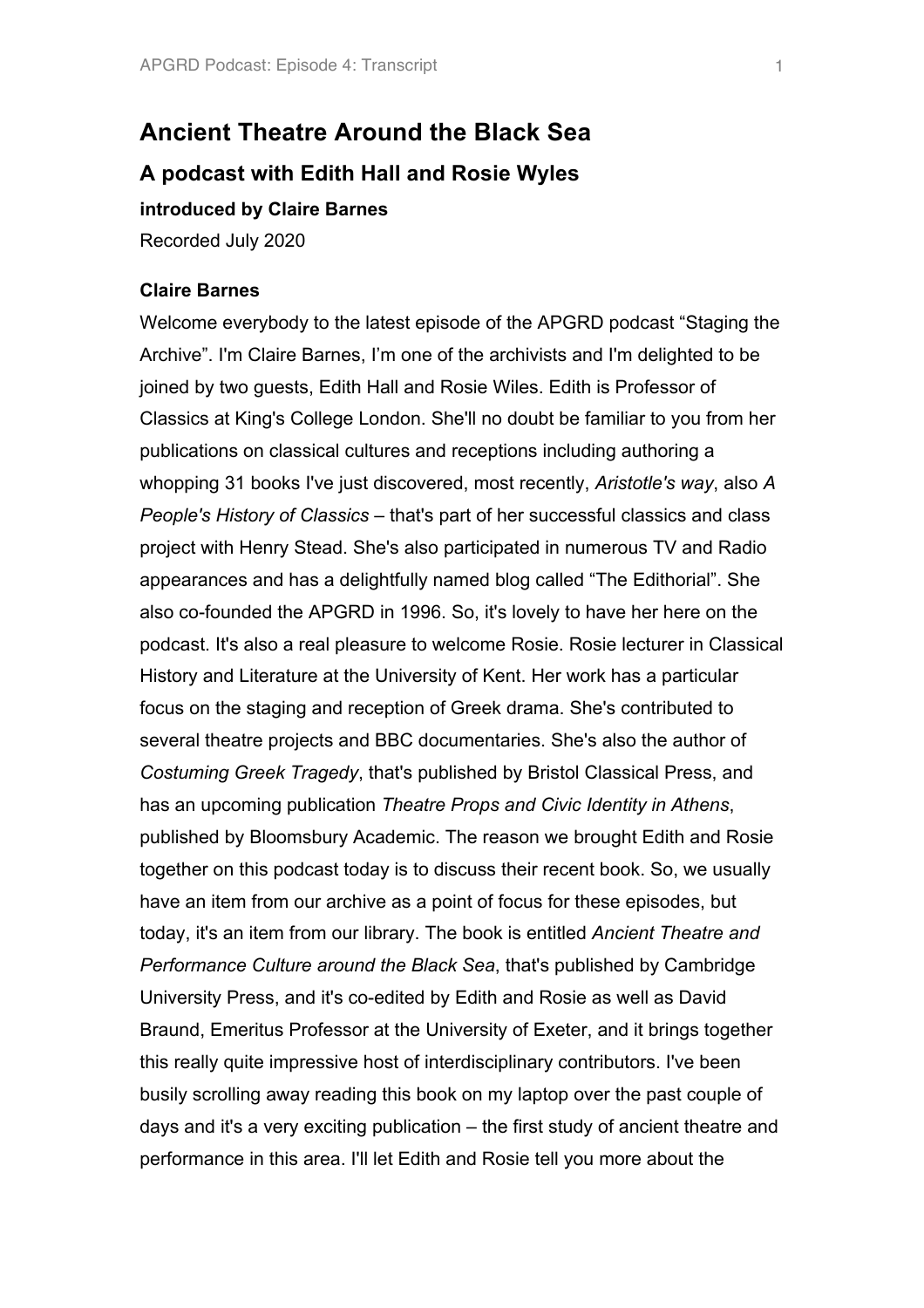background to this project and cover aspects of the book in greater detail, but to start things off we're all taking a look at a vast fragment from Kiev, which features quite prominently both on the cover and the frontispiece of the book. So, I'll hand over to you both, Edith and Rosie, what's the significance behind this fragment?

#### **Edith Hall**

Well, this is one of the most striking pieces of evidence we've got for Greek theatre in the last third of the fifth century BC, it dates from between about 430 and about 420, so, we're talking the absolute heyday of certainly Euripidean and Sophoclean tragic performances, and Rosie will be able to tell you far more about extraordinary costumes and dance moves and masks, which are quite unique evidence. It would be extraordinary enough if it had been found in Puglia or Athens, but actually, it was found way, way, way up the estuary of the river Bug, which comes down through the borderlands between Russia and the Ukraine to Olbia, which was at Olbia Pontica, a quite extraordinarily important northern Black Sea colony. It's evident that somebody up there not only really loved ancient Greek theatre, but had somehow or other got from Athens a really very elaborate pot celebrating not just Dionysus, not just wine drinking, but the dance moves of the chorus. I think Rosie should actually describe what's actually on it.

#### **Rosie Wyles**

Okay, absolutely. When I was doing the book on costume, this was one of my go-tos. This is extraordinary in its detail and thanks Edith's work with David Braund getting proper photos of these published in 2014 it really changed the way that we can use this evidence. It's extraordinary! So, the detail of on it is really exquisite. Especially, actually, for the *aulos* player, the musician there right in the centre, and you can see his cheeks up puffing out as he's blowing into the pipes. I think what comes across very strongly for me on this, it's a few fragments piece together. We don't know what the wider composition on this wine mixing bowl was, but what comes across is that interest in performance, the dynamics of it, the excitement of seeing a performance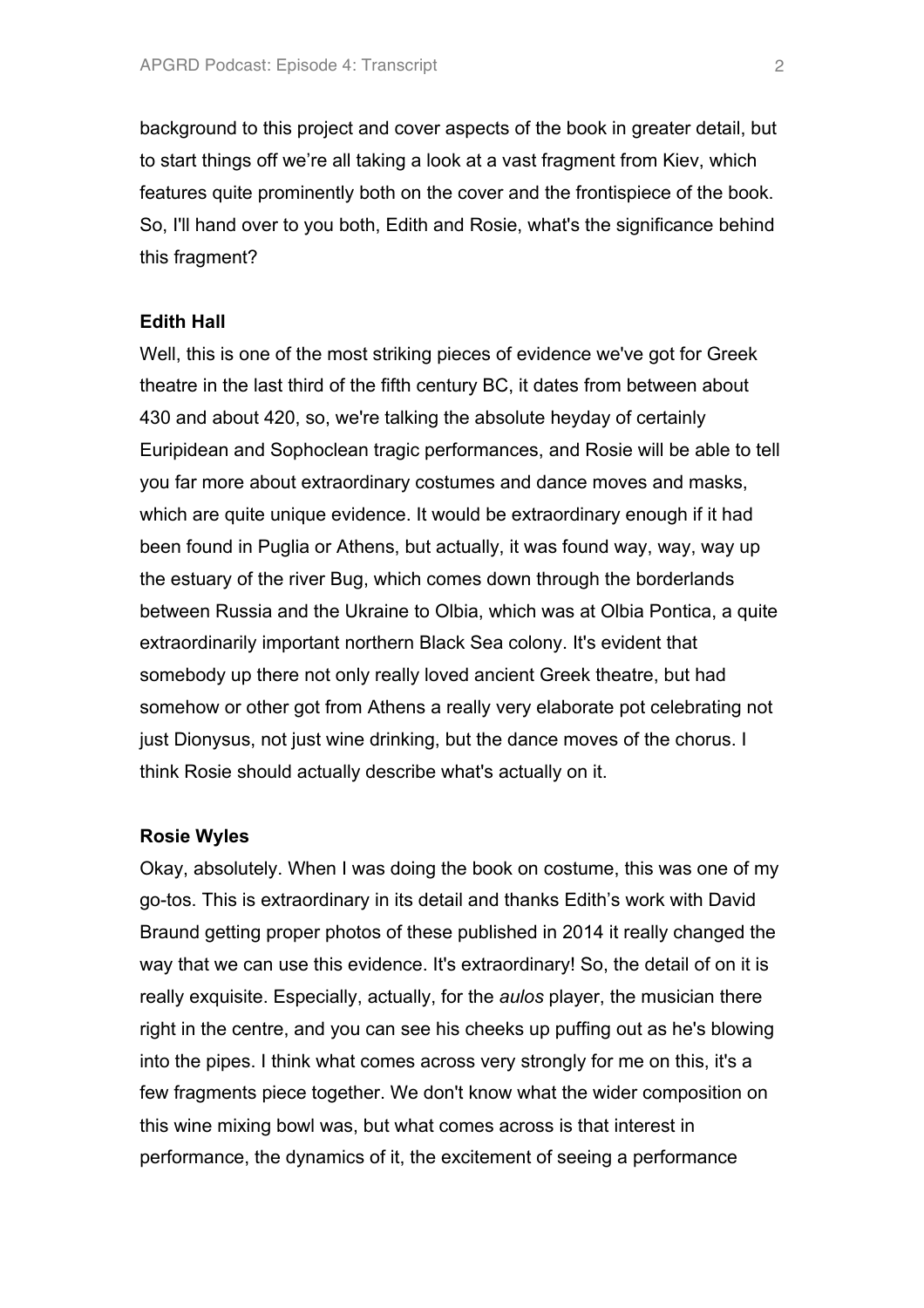piece, and, as Edith said, not just a dance for Dionysus, but this is theatre, and we know that thanks for the masks, thanks to that musician. So, you can see on the fragment we have two chorus members masked fully costumed, playing the parts of female dancers. And then, in the centre, the *aulos* player with the musical accompaniment and a mystery figure, maybe a boy, there lower down in front of one of the performers and clapping. I think one of the things apart from the dynamics that you get from the musician being shown really in full flow at this either a performance or rehearsal. The other thing that strikes me is that gaze that you have between the boy, the extra, whatever you want to call that figure, and one of the performing chorus members, and that gaze allows us to see him as an internal spectator. So, it allows someone looking at the vase to think through what it's like watching theatre. That's a phenomenon we see in other vases too, especially the Pronomus Vase, I think, is an interesting point of reference here. So, it too is a monumental, spectacular krater showing cast of the performance of a tetralogy and it too plays on that idea of what watching theatre is like. Now that's from a few decades later, but what's really interesting is that it too is found many miles from Athens. So, you have this spread happening, but, as Edith said, what makes this so unique and so important is actually that it's decades before the Pronomus, and it's in totally the other direction. So, that Black Sea region, we have to ask what's going on.

#### **Edith Hall**

We were incredibly lucky to get this photograph on the cover of the book, because, we may talk about this later, there's been historic real problems with getting materials out of museums in the former Soviet Bloc. One of the reasons why people haven't researched the Black Sea, anything like as much as they should have done in West, is because it was almost impossible before 1989. Indeed, even now, many of the publications are perfectly legitimately in the languages of the region, Russian and Ukrainian, and here I have to say before we get any further that Rosie and I are part of a team of three of which, in my view, by far the most important member was Professor David Braund, who's not on this podcast. He's retired now, and lives in Athens but it was my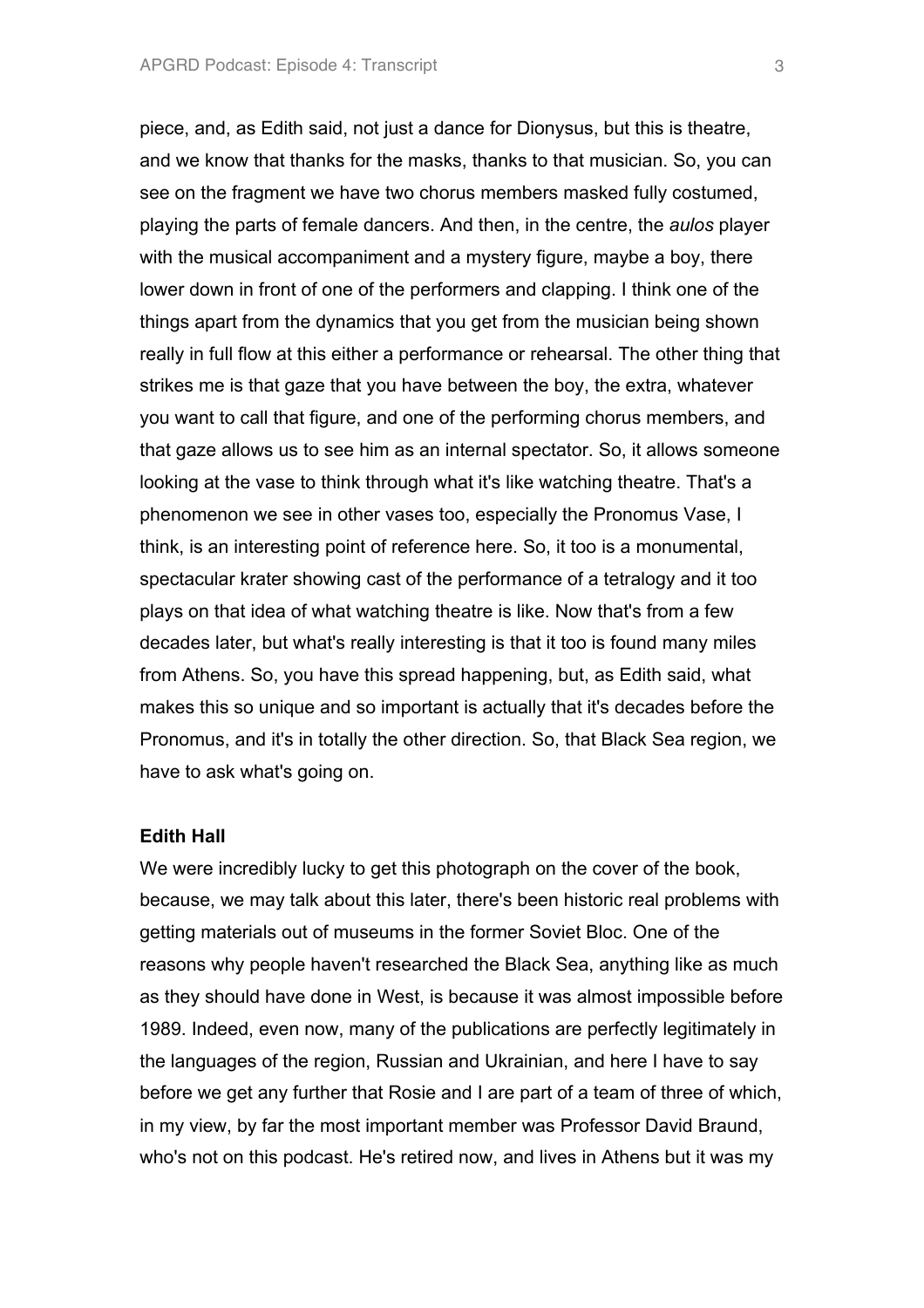talking to him, because this man knows Russian, he knows Ukrainian, he knows Georgian, and he has spent his entire career travelling around these countries forging extraordinary relationships with museum directors and archaeologists on digs around the entire Black Sea area. He got these pictures of great friend of his who was called Professor Krapivina, lovely woman, who then died suddenly, only just after we got them and we'd lost our contact in the Kiev museum. So, the whole story of it was one of really thrilling discovery of a sort of new world and new frontiers for both modern scholarship and of course how far the Greeks took their theatre, which was literally everywhere they went. With Dionysus when theatre, and they always took Dionysus with them. Actually in Olbia, when they first went and colonised Olbia, they couldn't get their vines to grow. First thing you would do is take your vines and start to make your wine –that's part of the whole colonisation ritual. They wouldn't grow! It took them over a century to do botanical things with them, grafting and goodness knows what else before that. So, they have to import wines, but we know from their complaints about having to import this awful wine from Fasos which they much resented, the amount they had to for their Dionysiac festivals. The other really important aspect of this vase, which was what made my eyes light up when David sent me the photographs from Professor Krapivina, because David is nearly blind, I have to say. He's a phenomenal individual with very compromised eyesight, and he could not see as I could the inscriptions over the two dancing boys are in the feminine gender beautiful «καλός, καλός», it's not, it's beautiful «καλή, καλή». Even though it is quite clear from the way the masks, which is one of the best pictures we've got of an ancient Greek mask, because we can see that shortcut boy's hair, their brown neck, with these white painted faces and the attached hair to the wig. But this vase uniquely, which is what we talk about in the JHS article which is referenced in the volume, it paints the illusion of a female gender in performance. All other καλός, beautiful inscriptions on equivalent vases are in the masculine recognising the biological sex of the individual under the mask. This vase has really gone for it. These are beautiful women dancing, even though we can see that they're men. I saw this and I said to David "have you got any idea how important this it?" and he said "no".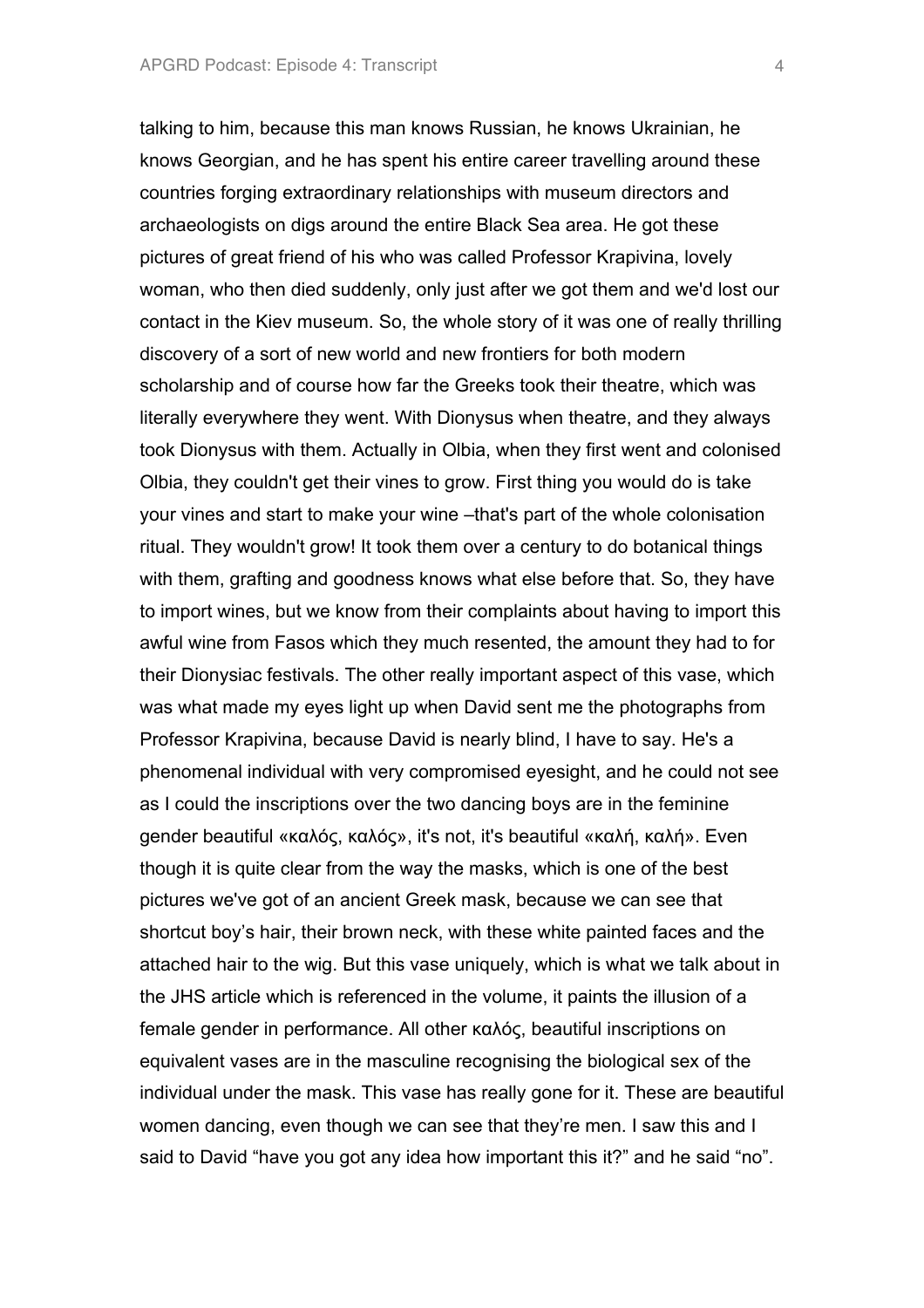So, we whisked off that article and sent it off to JHS who lapped it up and then because Professor Krapivina died we dedicated it to her. This whole book has got lots of very, very personal stories in it to do with sort of alienation between East and West which is entirely kind of suitable to us trying to push the boundaries of the Greek world ever north-eastwards rather than to magnify Russia in Italy, which has been incredibly trendy, and Egypt with Oxyrhynchus. The Black Sea was regarded by a lot of the ancient Greeks as a joke place. It was like this backwater. It's constant jokes like it rains, it's foggy, you can't, you can't grow wine there.

#### **Rosie Wyles**

I was going to say, you can't plant your vines!

## **Edith Hall**

Exactly! In fact once I started researching it, I may write a whole book about Black Sea and intellectual culture beyond the theatre, because I discovered so many important things, all the way through even right to Christian Fathers disputes – one of the greatest early Christians was Marcion of Sinope, which is practically in Georgia. So, it was a huge adventure for us and we met at the conference, which we may talk about later. We managed, despite visa problems, to get people from Georgia, Bulgaria, Romania, Ukraine, and Russia and we actually didn't have anybody from Turkey. I ended up talking about the Turkish cities on the southern Black Sea coast, but it was very much a sort of post 1989 celebratory event that we could all sit together and talk about this stuff.

## **Rosie Wyles**

I have to say it was one of the most exciting conferences I've ever been at, that's not just because I was part of the organisation of it. It was intellectually and personally so stimulating, and just to be in a room with people who had dedicated their lives to excavating and to discover these treasures, which were absolutely unknown in our scholarship.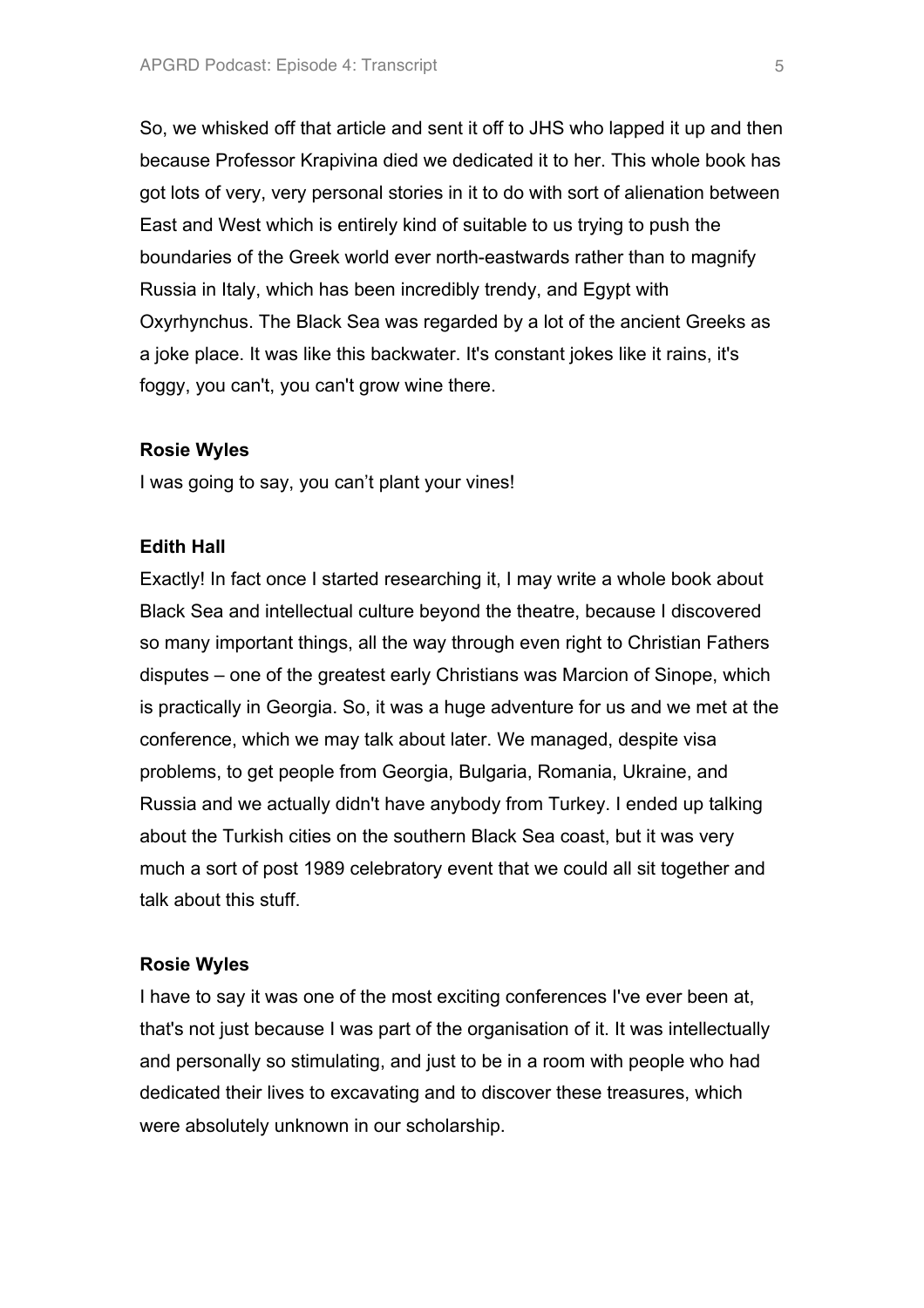## **Edith Hall**

The book is actually crammed with photographs that they have taken of the things that then they had dug up. So, it's not that this one image is spectacular. For example, there's a wonderful chapter on the sort of musical instruments of the Scythians and how they appear in theatrical context, which implies a sort of hybrid culture that's drawing on local performance traditions within the frame of Dionysiac Greek culture. Our wonderful contributor there supplied all these wonderful, wonderful pictures book – the book is really worth it just for seeing these things. So, each paper that came up there were just gasps as the next picture of an extraordinary vase or a new mask had been discovered in a peninsula, or in a grave, or an *aulos*, or a theatrical puppet turned up. We were so happy because it was my first as a professor at King's College joint things with the APGRD with whom I've kept up such relationships since 1996. Rosie who did her doctorate under the aegis of the APGRD, but when I was at Durham, she was our first PhD supervisee officially attached and paid for by one of the grants.

#### **Rosie Wyles**

When you remember when you interviewed me for that PhD? I said I was interested in costume. You and we were sitting at a cafe table with all this sunlight going on and you whipped out this picture of this Pronomos vase. In my four years of studying, I've never come across it of course. You said "what do you make of this?" . That was before the Pronomos conference, that was the beginning.

## **Edith Hall**

Of course the Pronomos vase, we had a previous very successful conference at the archive, and Rosie and Oliver Taplin edited those proceedings. So, this is a sort of joyful reunion for both of us to come back and actually talk on the vlog here. When I suggested to Fiona that we do this as a joint thing with the Centre for Hellenic Studies at Kings and the APGRD, she leapt at it, she thought this is exactly the sort of thing the archive should be doing.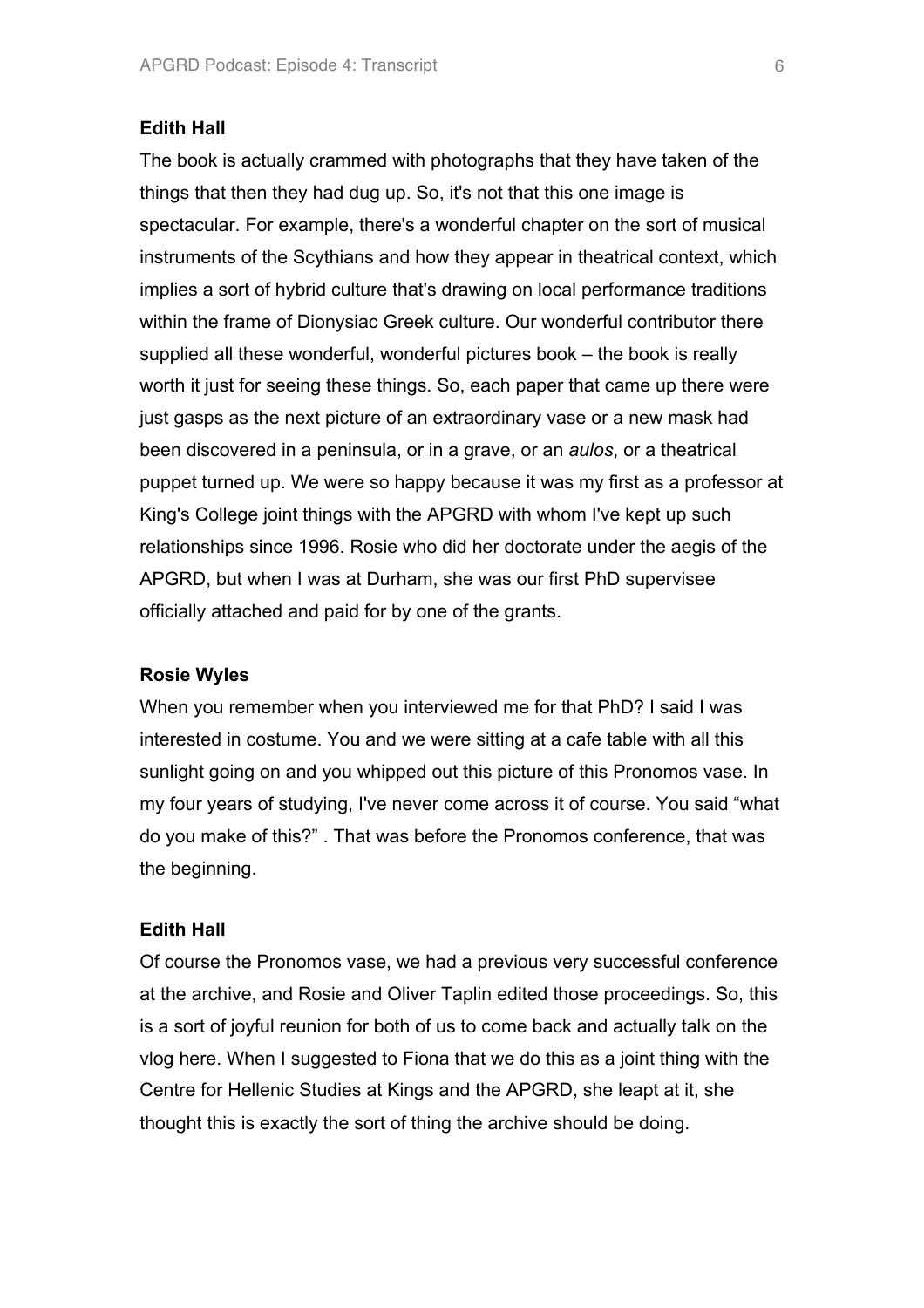## **Claire Barnes**

Absolutely, thank you! You've both alluded to this but it might be nice to spool back onto slightly this richness that is evidently available in the Black Sea area. It's very telling this is the first publication bringing all this stuff together. Certainly looking at the region from a Greek or even a Roman prison it is this backwater, it's a place people get banished to, Ovid famously. Do you think there are some more contemporary snobbery, a play maybe, or some sort of particular challenges that may have caused a lot of these works to remain hidden?

#### **Edith Hall**

Yes, there aren't lingering prejudices against Eastern European scholars. I have to rebuke a member of the Western European delegates at the conference that will remain nameless for complaining that it was all do positivist. That means we weren't doing any fancy theory, nobody mentioned Deleuze. The fact is that the empirical findings have not remotely been exhausted, they have not been catalogued, published and written about. As Rosie said, these people are getting their hands dirty in the sounds of *Panticapaeum*, which is modern is Kerch now. Now, every day, they really haven't got time to sit around, worrying about whether it's just a sort of ecriture or construct or something. Actually and heard that and it really makes me very cross. David and I talked about this a very great deal. Then when Rosie came in knowing nothing much about the former Eastern Bloc with her not prejudices, but gaps in her knowledge, we needed her so badly for the fragments, and for the visual evidence and the costumes. I mean, we needed her terribly, but it was very interesting. David was a working-class scholar from Bristol, who was very interested in Communism as a teenager, and learned in the 1980s during the Cold War, learned all these languages. He is a quite extraordinary scholar. He's published about as many books as I have, but he's never been recognised by the western Academy. He's followed every single honourable Institute you can name in the Eastern Bloc, but has always been dismissed as a sort of rather dubious person interested in the red countries, if you see what I mean. If I hadn't become obsessed with one very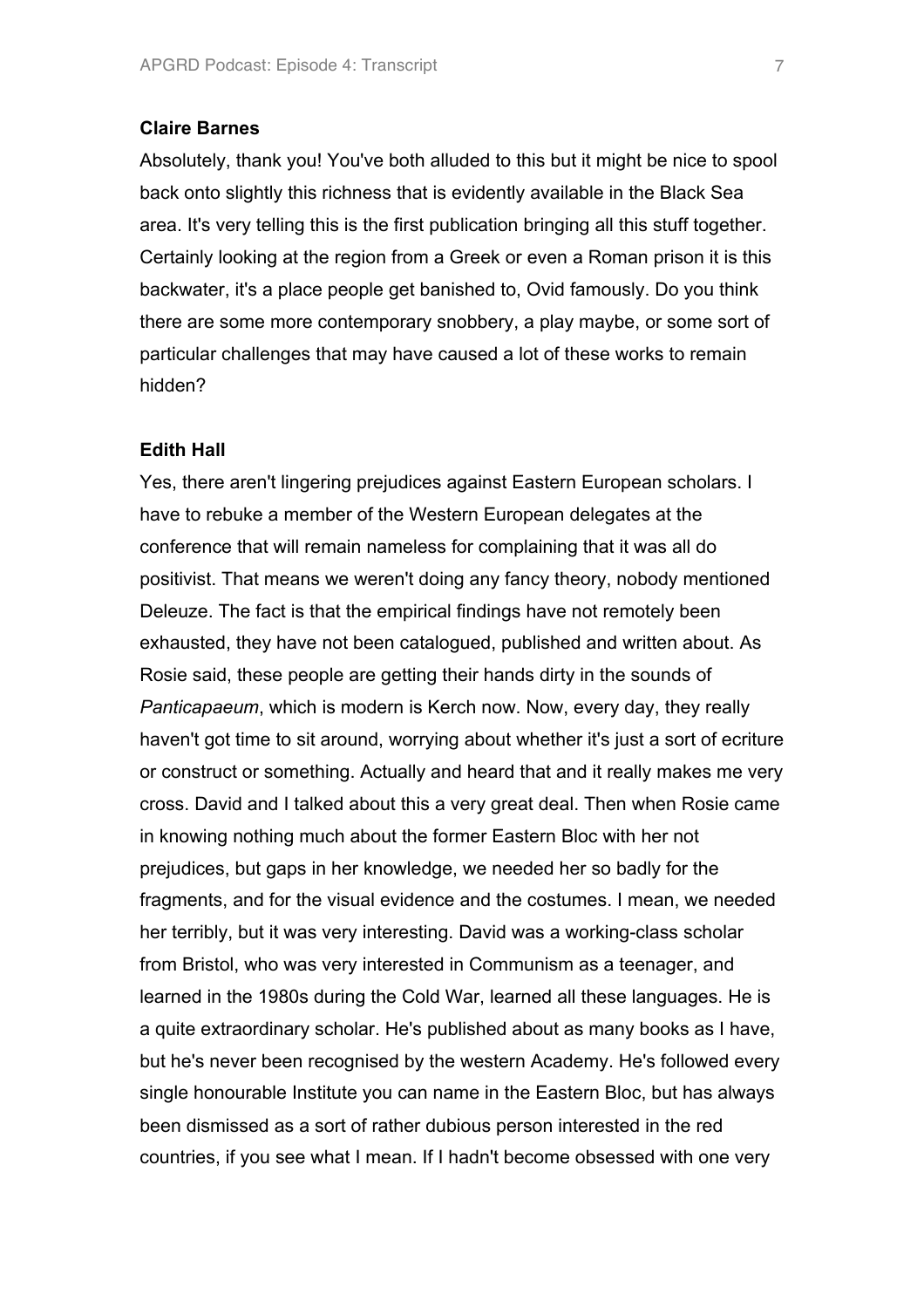particular thing very, very early on in my academic career, I wouldn't have written to David and said "I need your help". It was that core relationship, which is actually back to 1985, or something because I was so impressed that he knew all these languages and actually could get me free passes into museums in Soviet Kiev. The thing that got us together was that the northernmost stone Greek theatre that has ever been excavated, is at what is now called Sevastopol on the west coast of the Crimea. When I discovered there was a theatre that I could not believe it, because I had always wanted to write a book, which I've actually did, and it's another archive book about the history of *Iphigenia in Tauris*, and Tauris is Tauric Chersonesos, which was the Greek supplement with that theatre. So, I suddenly and I do believe that in the West, I'm the first person ever to brought that theatre into conjunction with that tragedy, and got more and more excited and started exploring all of these ideas. Then the next person who goes involved was Tony Harrison, the poet, who's a good friend of mine – I wanted him to put on a play something to do with the *Iphigenia in Tauris* in that theatre because he loves site specific things and I persuaded him to write this play. We all, David and I and Tony's wife basically, I don't know if they're married or not, doesn't matter, Siân Thomas, that actress and his daughter confusingly called Jane Harrison, who is a Bronze Age archaeologist herself and she does mainly Vikings and things, we all went off a year before Putin annexed Crimea, we persuaded the museum officials to let us put the play on. Tony wrote the play, and it ended up being produced on BBC Radio, because Putin invaded. It's just an extraordinary saga of the Black Sea archaeologist and the poet. We're all going swimming together in the Sea of Azov and Tony wrote poems about it as well. So, it's enriched my life absolutely phenomenally, but I knew neither David nor I was qualified to talk about pots the way Rosie can. So, and anyway I love Rosie, she was my PhD student, I thought "what fun, let's do it together". So, it's a very, very happy story, but then Putin went and invaded a year after our reconnaissance trip, and thank heavens, you can't get in and out, it's unbelievably difficult because it's top security. I mean, the Russian Navy's but its nuclear subs back into Sebastopol harbour and I went round almost every Museum in Crimea with David and Tony and I took all the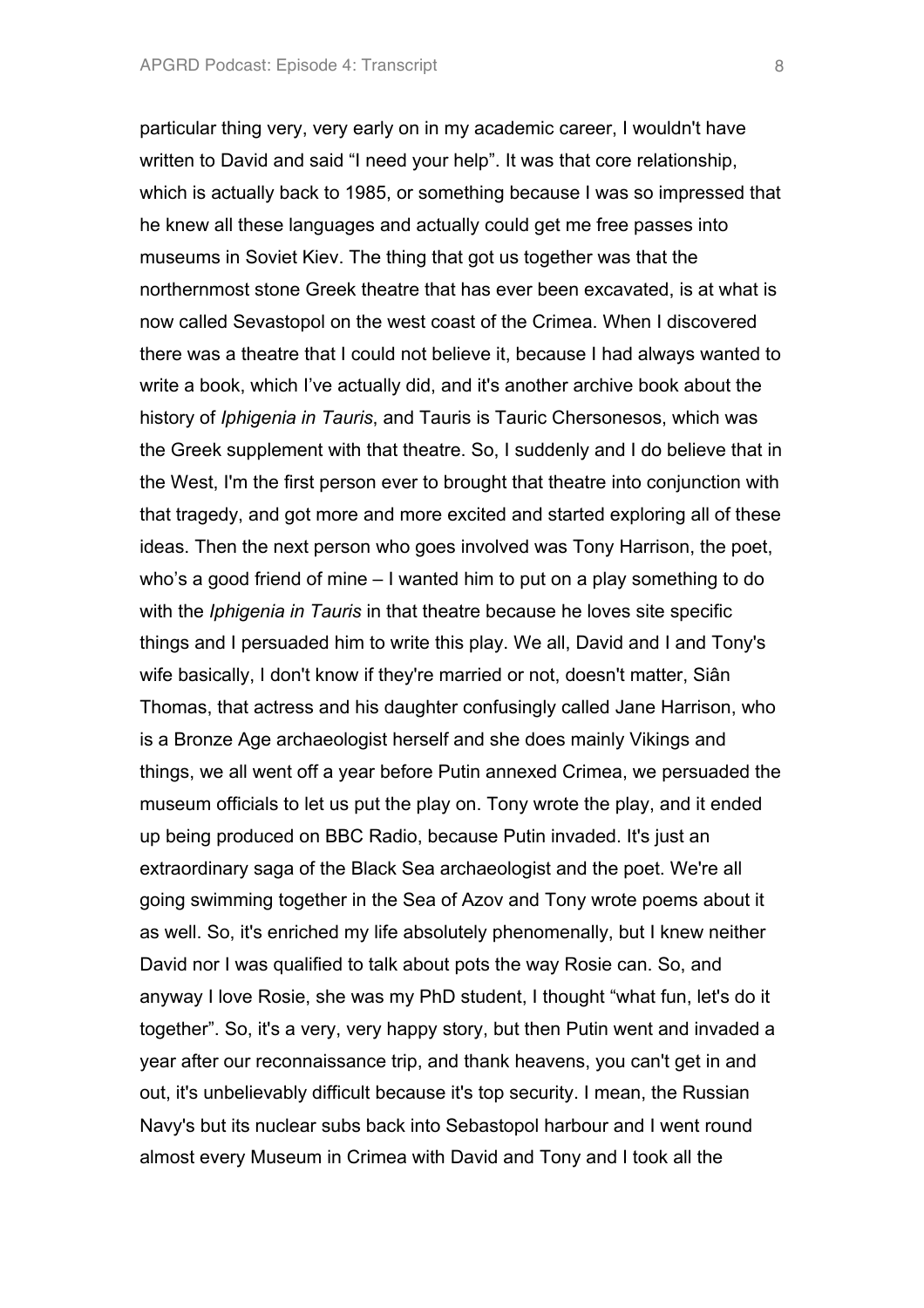photographs. I just could not believe the uncatalogued Greek pots everywhere. Every single, even little museum like playschool Theodosia, the Russians call it, had about 400 vase fragments with masks of Dionysus or whatever, but I got the pictures out  $-$  so, Putin do what he likes, we got them out. Then when Rosie saw them, she literally couldn't believe her eyes I don't think, could you, Rosie, when you saw these pictures?

#### **Rosie Wyles**

No, exactly. I mean, where's all this stuff been? It's been right there. I think there is something also in that question about why people haven't gone there and that sort of attitude towards the region and, as you put it, Claire, the snobbery, it's to do with where people feel safe, in terms of discipline wise, and the Athenocentrisism, which dominated even when I was studying as an undergraduate, it was slowly changing, but that relatively recently. So, that, I think, has a huge amount to do with it, and also disciplines and the idea of the text and studying the text versus actually looking at archaeology and saying "yeah, of course, we can look like look at a pot and also analyse poetry, it sounds like an absolute no brainer", but again, I think there's a real lag in catching up with that.

#### **Edith Hall**

We were determined, that's why we were invited as two high literary papers in – one by Felix Budelmann is a co-host attached to the archive on mind games in the *Iphigenia in Tauris* and the other by Froma Zeitlin on way the Black Sea stories, the Black Sea heroines and Achilles and Helen haunts the imagination even at the Second Sophistic. These are extremely literary and putting these two people opposite the table for some of the grimiest straight out of this excavation, a hardcore and very serious Russian archaeologist and forcing them into debate. I think when they review this book start coming out, it just came out the end of last year and then we had Covid, but I know from two people that they are reviewing it now. I don't think anybody's ever written a book like it that has quite so much of a variety of approaches in it. There we should mention Kate Bosher, she was a huge friend of the archives, she was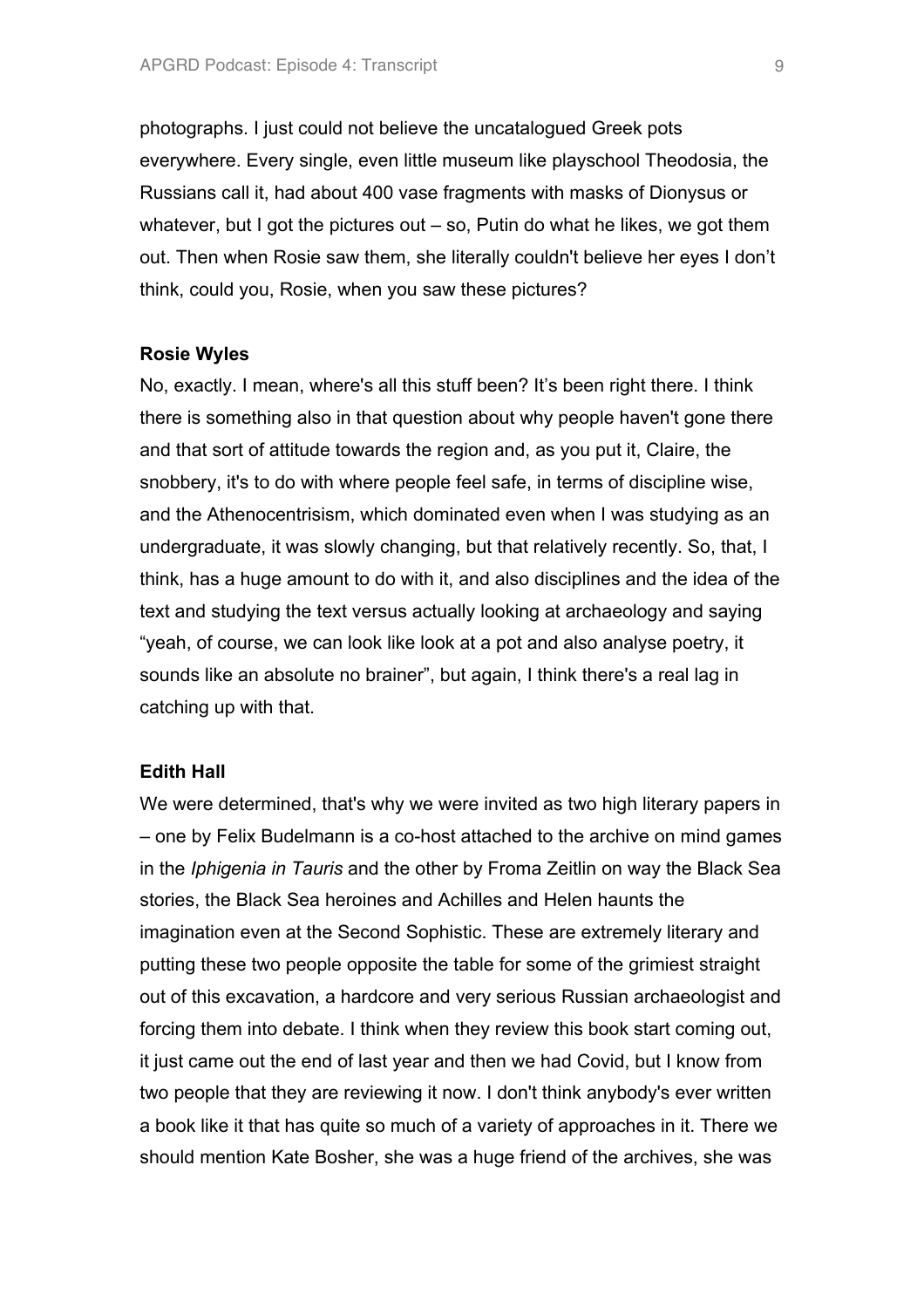a brilliant young scholar, who was doing all of this in Sicily and South Italy, and she had a job. She died tragically young in 2013 and she had been going to write the first chapter of this book for us, because she has edited a wonderful CUP volume about Greek theatre in the West, again, in the colonies in the provinces but of the West, and her own PhD thesis, I have just finished editing, posthumous, so I had to get it ready for publication, and that will be coming out next January. So, we took huge inspiration from what Kate had done with the West, but the evidence there is completely different. The evidence there is masses and masses of stone theatres – you go around Sicily, there are stone theatres everywhere, there are hardly any stone theatres in the Black Sea because it was so well forested. They were all wooden, simple as that, the one at Sevastopol, Tauric Chersonesos, was actually very, very unusual. Our evidence is little tiny bits of things in museums, and textual fragments, but the other thing – and this is where Rosie really needs to talk – is that there is not a single extant tragedy set in the West. We know there were a couple of plays set on Sicily, like Sophocles' *Kokalos*, but they haven't survived. We have 30 tragedies and do you know what? Two of them are set in the Black Sea and the other one is all about the Black Sea. Rosie edited the actual chunk of the book, which is about the tragic texts.

#### **Rosie Wyles**

Yes, and it's extraordinary, isn't it? When you think about the *Medea*, one of the best-known tragedies, and the Black Sea, as Edith brings out in the volume, she talks about the Black Sea as a backstory for *Medea* and how Euripides plays on that. It's extraordinary that's probably the first point of contact. That's why I knew where Colchis was, where is Medea from. They refer to it as "oh, where's that on a map?". So, that might be the only exposure people have to the idea of the Black Sea. It's right there in one of the most popular texts, but it often – I think – you stop at the point of "oh, okay, there's where it is" and then you think about the Argonauts and maybe that's the end of it; but once you start looking not just at the play that are set there, and obviously the *Prometheus Bound* is very important, and the *Iphigenia in*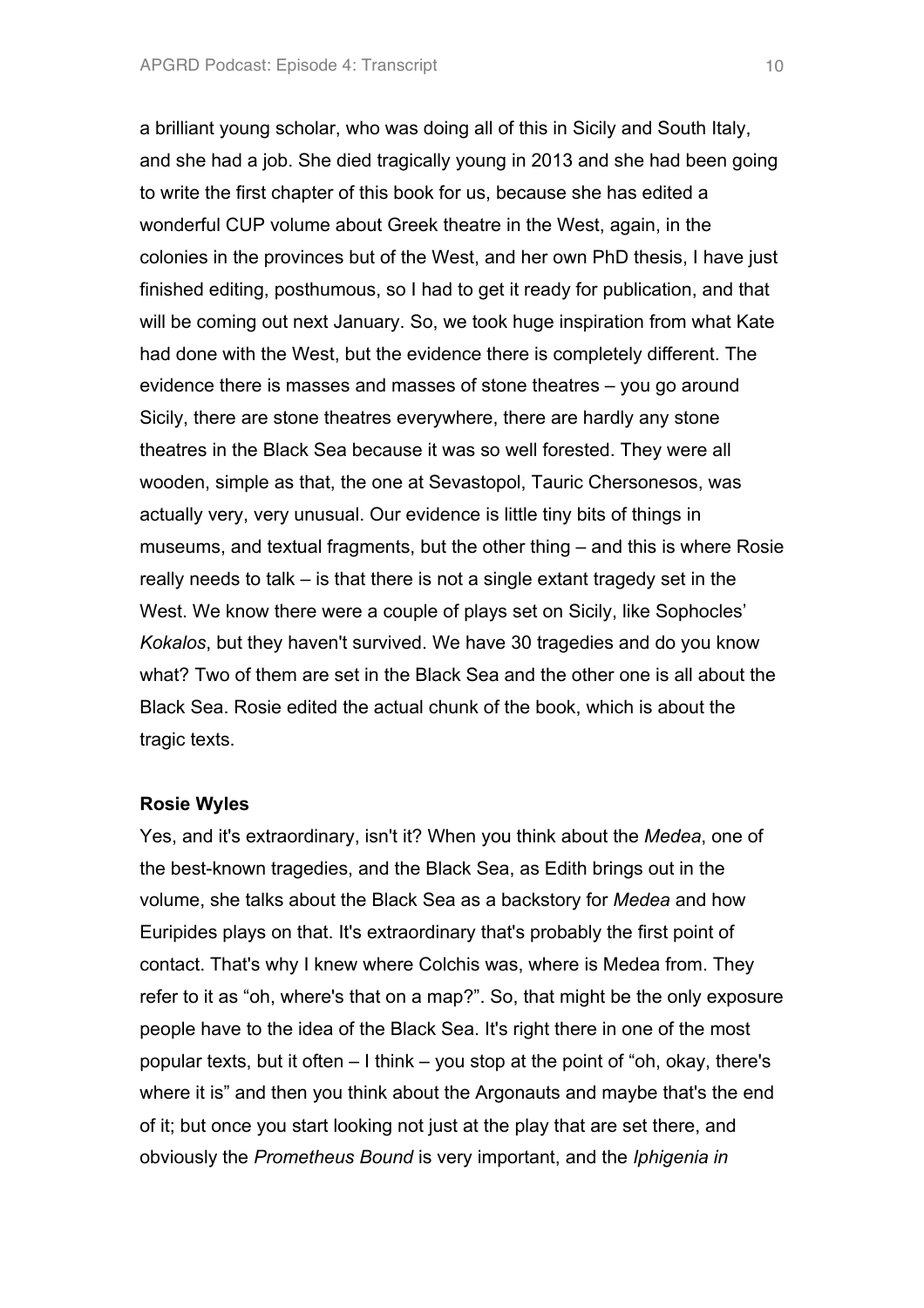*Tauris*, but then going further and looking at the fragments, we have at least 12 fragments, fragmentary plays by Aeschylus, Sophocles, and Euripides, which are probably set in the Black Sea, and that all three of them are interested in it points to its importance. So, when you're thinking about the region, it's not just that it's a geographical region where the Athenians are in effect exporting plays, a geographical region where drama is spreading – it's also a space in the tragic imagination. We can see just how embedded that is, by looking at the links between those existing fully extant tragedies and the fragmentary ones. So, you can do that in all sorts of ways – to give one example, Sophocles' *Colchian Women*, which is all about Jason's adventures and trials when he's in Colchis, refers very explicitly, there's an allusion to the *Prometheus Bound*. So, what we have is clear evidence of one playwright nodding to another playwright's use of that setting and saying "I see what you did there. And I'm going to run with it further". And when you start looking at *Colchian Women*, what becomes very, very clear in that play, as I argue in the volume, is its interest in using the Black Sea as a space for thinking through what Athens is doing with its colonial ventures, and what's really important here in 437 BC around then Pericles had gone on his expedition to the Black Sea. So, it becomes in Athenian cultural imagination, this space becomes really prominent. I think it's already been there in tragedy, and you can trace it, of course, in other genres as well, in Herodotus, in Pindar and even further back to Homer, but actually, there's something particular going on with these dramas. As soon as you start looking in the thematics, you can see these motifs of wonder and danger and appropriation. All those help Athens to think through their identity, and it's right there in the place, as we have them the fully surviving ones, but also in the fragments as well.

So, in a way we were looking and thinking about what this region has been neglected as a place where there's a wealth of archaeological evidence, it's also been neglected as a conceptual category for drama. Of course, people know the Black Sea as an important think space, but I think its prominence and importance within drama and its recognised dramatic potential amongst the playwrights is really important.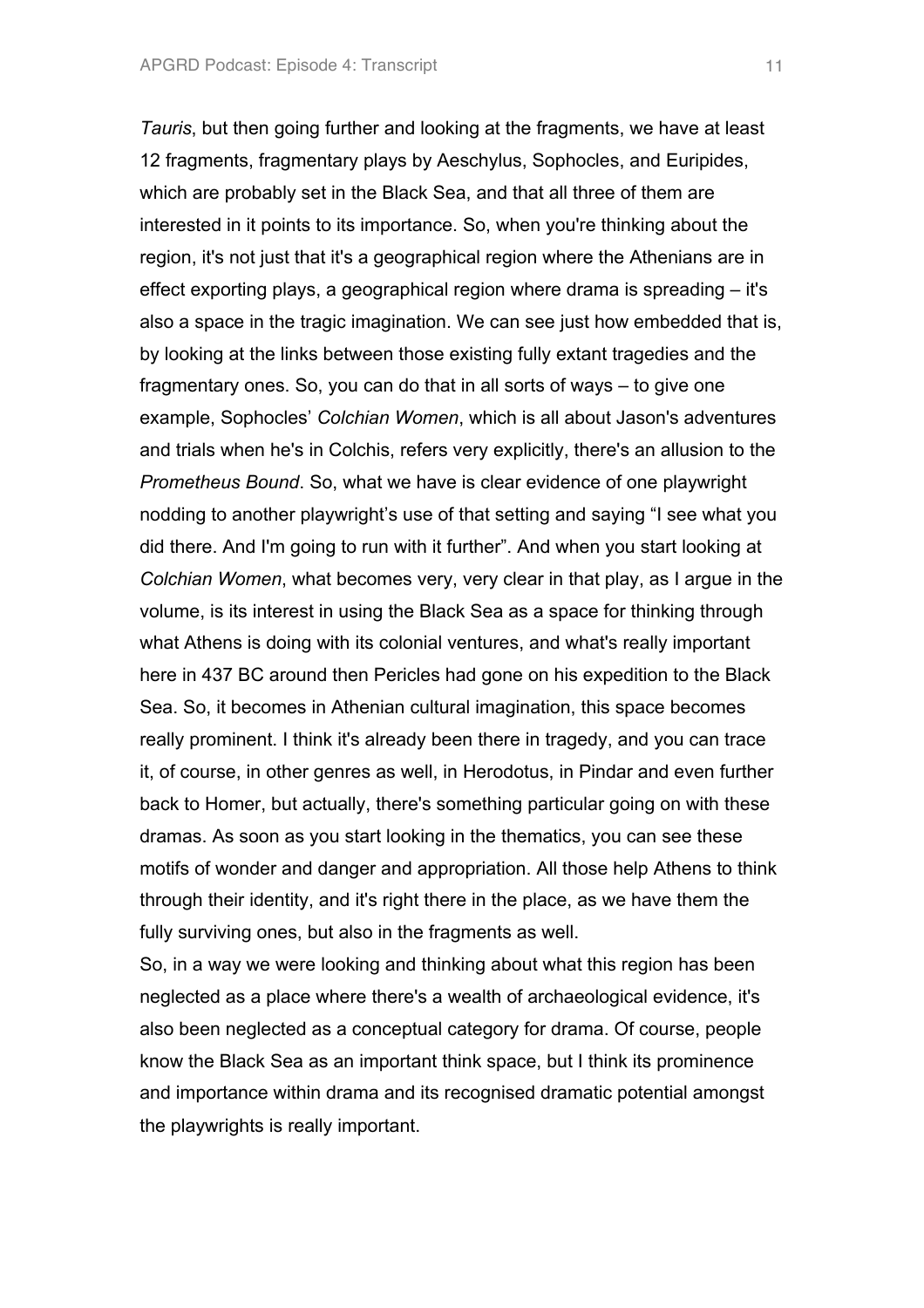#### **Edith Hall**

Yeah, it's just to supplement that with religious identity. All three of these stories of Medea, of Argive Iphigenia spending 20 years as high priestess of Artemis in Crimea and Prometheus are related very tightly to cults that the Athenians actually had on their territory or that they were extremely familiar with. So, if you take the *Prometheus* in conjunction with the fragments of its trilogy, it's almost certain it was related to the Athenian fire festival where there were torch races. That's almost certainly the case, or the Hephistae, or both. At the Hephistae we know there were even dramatic performances. *Iphigenia in Tauris* is the aetiological charter for the extraordinarily important cult of Artemis at what's now called Vravrona in Brauron. That's where all the little Athenian girls used to go out when they achieved their menarche, when they became fertile, and Iphigeneia went to be priestess there at the end of the play and brings the cult statue of Artemis all the way from the Black Sea. So, the Athenians are defining one of their most important female cults with that version. The Spartans also claimed that Iphigenia had taken that statue to Sparta, Euripides says "no, it came here", and in *Medea*, although the only real Athenian references that she persuaded Egeus, father of Theseus, to give her asylum in Athens, at the end of the play in the Athenian audience would certainly have thought "yeah, that was great when she came along wasn't it?". The cult of Hera at Akraia which is where she's going to leave the corpses of her children, which Rosie and I visited and had another epic swim in, actually. So, it's across the Corinthian Gulf from current that flight paths, she drops, she's going to drop them up, but that cult was absolutely Panhellenic. It was one where people who, especially men with pregnant wives, people went to ask for the preservation of children. And weirdly, in the Greek dialectical imagination the symbols of that cult become the destroyed children. I mean, that's such a classic piece of great unity of opposites sort of thinking, blind seers, that kind of thing, curses who are also avengers. So, the Athenians knew about this, we went there and there was this enormous and very, very rich Temple of Hera Akraia, which was just over the isthmus, so not a long journey for the Athenians. So, once we started drawing all of these different things together, although it is a discovery about the hybrid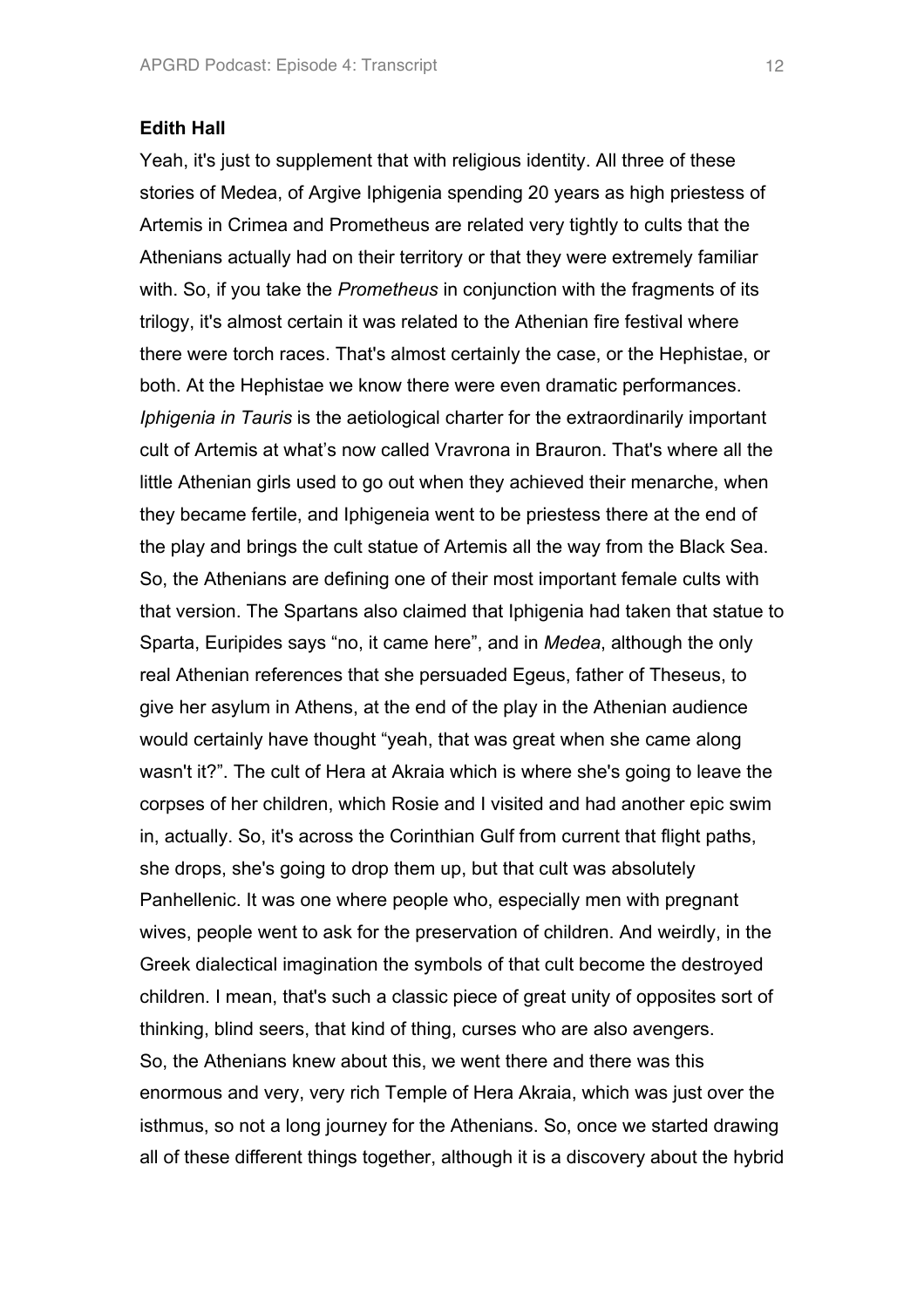Greco-barbarians of the Black Sea, because Greek men went into marriage out there, these are very hybrid communities, Thucydides and Herodotus called them things like *mixobarbaroi* and *hupobarbaroi*, that kind of thing, but also, it's deeply crucial for everybody who just wants to talk about the Athenocentrism of Greek tragedy, as Rosie said. So, it's, I believe, not just for people interested in peripheral studies, which I admit I always have been fascinated by peripheries, especially given the strength of the Greekbarbarian dichotomy and the Athenian mind, actually wasn't like that in their colonies in practice one little tiny bit.

## **Claire Barnes**

Really interesting, thank you. Going back to the book and the structure of the book in its origins for moments – so you mentioned this has been a long time coming in terms of your very epic sounding 2011 Crimean road trip and the conference proceedings, there's also quite a lot, as you said, within the contributors you've got the scholarly and the poetic, sitting alongside each other. You have, as you say, kind of the grittiness of archaeological finds alongside literary analysis. Can you see this paving the way for any future work on the area? Or is there something ongoing that you're happy for us to talk about?

#### **Edith Hall**

Well, on that area, Kate Bosher's forthcoming book is to my mind very much part of this, these books talk to each other, I had already read her manuscript so there's quite a lot of places in our book where we talk about actually the links between pots with a particular play on turn up both in far east of the Black Sea and in the West. There are colonial links, things are actually bypassing Athens sometimes. I'm not, at the moment, going to pursue this, I believe that there's a doctorate that could be written on the material in every chapter, what we've done is carve out the terrain that will allow people to develop. The book is one of those that asks as many questions as it answers an awful lot of the chapters end on a question mark, because some of them are very empirical and I'm not ashamed of that. So, for example, Alexander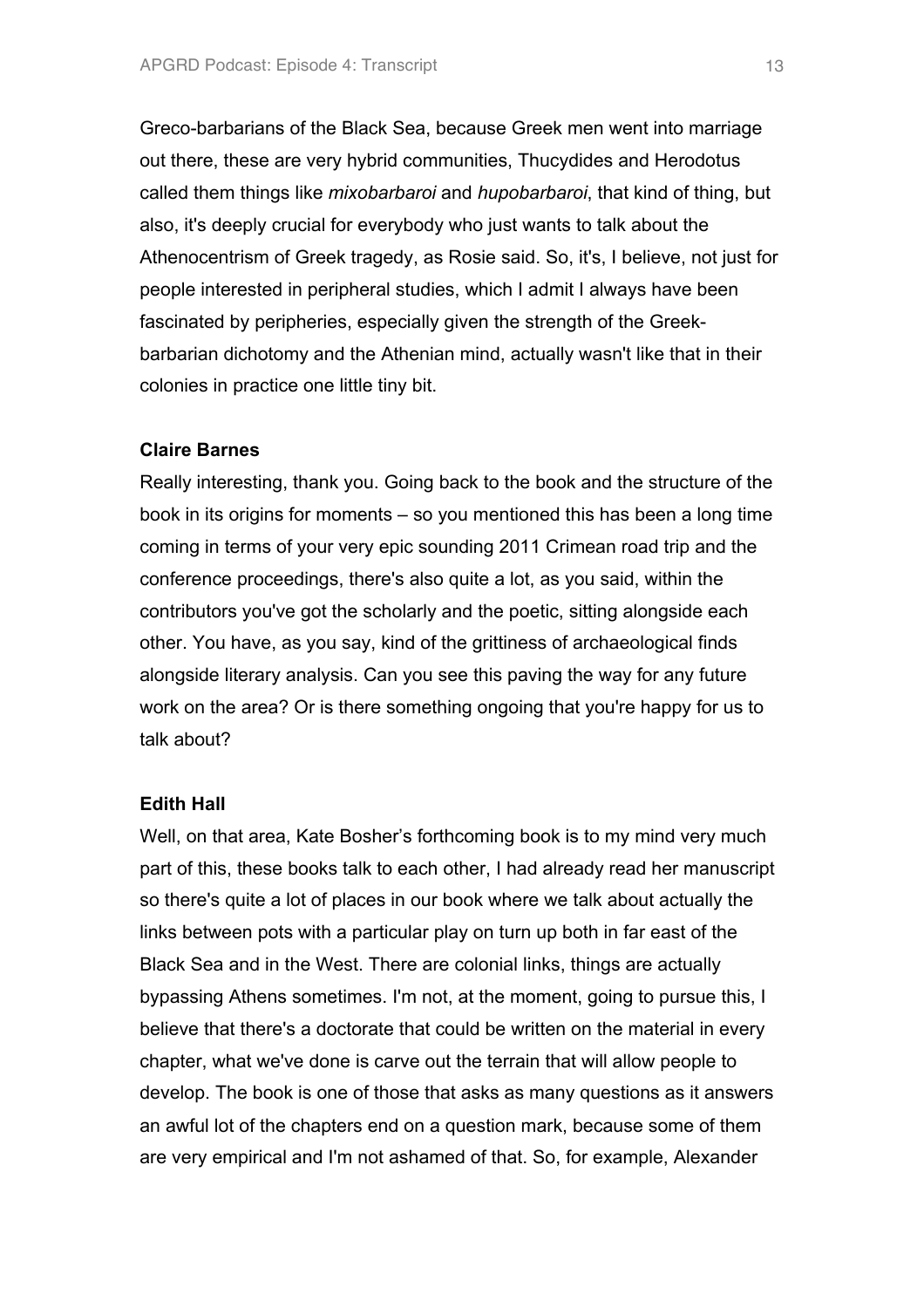Minchev, total hero, is the retired supervisor of the most important Museum of antiquities in Bulgaria and he did an interpretative catalogue. I won't claim that he does much more than tell us what there isn't to do with theatre in Bulgaria. He's a brilliant archaeologist and art historian, so he describes it very well – but the point is someone needs to go and do something with that and actually talk about the identity of the particular city states within that country, do you see what I mean? And I would be very, very happy to supervise such a doctorate. It did take an awful long time to come out, main reason learning about other cultures. I have to say that Russian scholars have a very different attitude time from Western ones! So, actually getting a book out only to six years after the conference, to them was quite an achievement, already, they would not be hurried. Just like life with three editors – David's wife was very ill, Rosie's father died, my mother died, Rosie had a baby, Rosie was very ill after having a baby, life took its toll. David also takes two days to read an article with his sight problems that some of us could get done in a couple of hours.

# **Rosie Wyles**

He had to do all the translations!

# **Edith Hall**

Oh yeah, he had to do all the translations!

## **Rosie Wyles**

The bibliography! That's the crowning achievement here.

## **Edith Hall**

That's your achievement.

# **Rosie Wyles**

No it wasn't it was David's, I mean it was so complicated.

# **Edith Hall**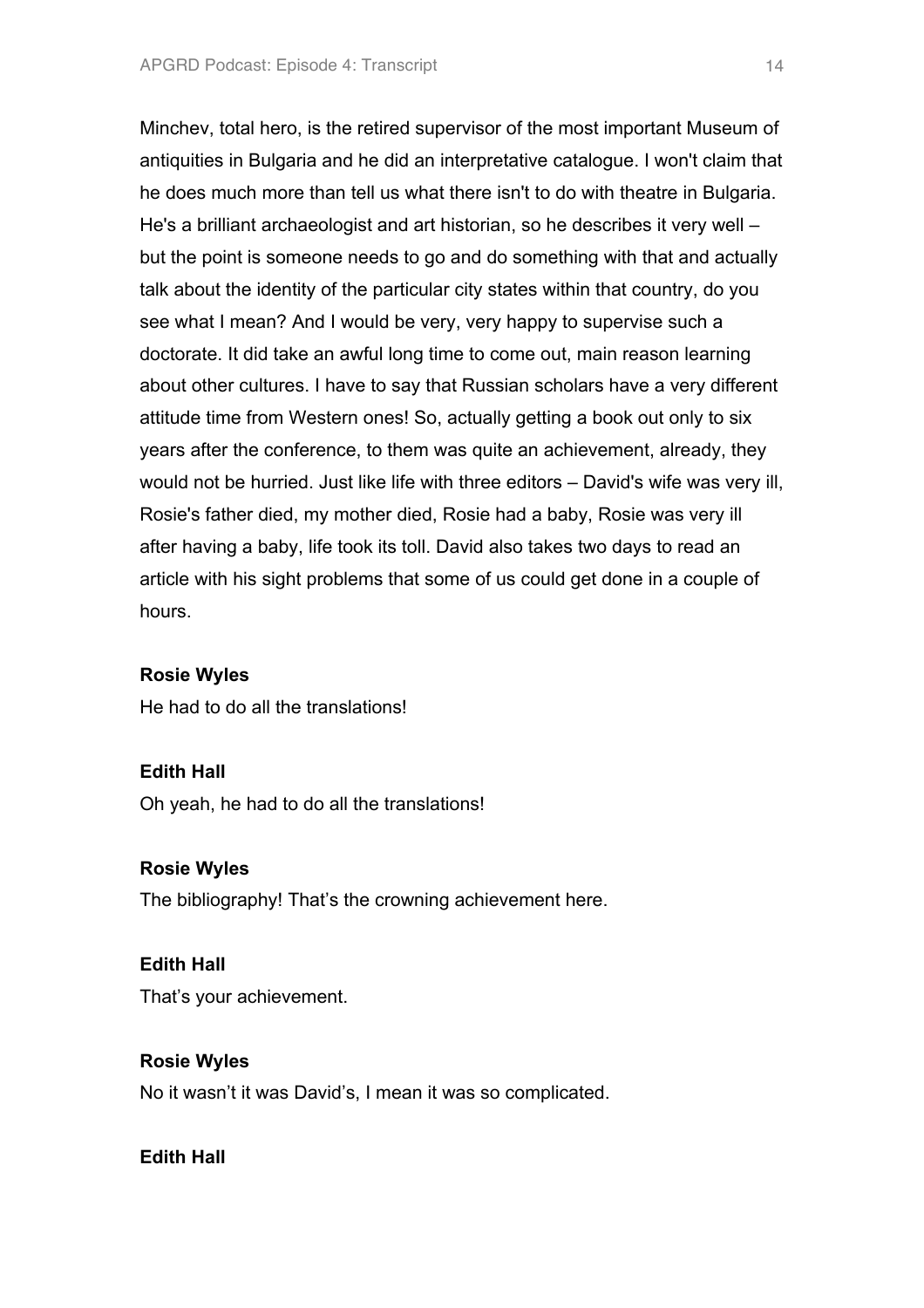But it's all there! It's all there, if anybody wants to go. I've made great friends with the Georgians myself now and I go every year muddling through this to Tbilisi.

## **Rosie Wyles**

Because of the sparkling wine.

## **Edith Hall**

Yes, it is some of the best wine in the world, actually.

## **Claire Barnes**

Dionysus was successfully transplanted over there.

## **Edith Hall**

Exactly. I've been to several other universities and I'm now actually helping by going and talking and so has Fiona – we're both going to Tblisi next year, Fiona Macintosh, to help there again, for the archive, it's brilliant. We discovered the entire Georgian tradition in *Medea* play, which Fiona's editing a new volume, which I write about in that – this has been opened up new reception, scholarly links, as well as Classics in its own time, scholarly links, as well. I would like to write a short book later, as I say about Black Sea intellectual life, and one of the reasons for that is that I've done a lot on reception of classics in the British Raj and then there are enormous parallels between the way that Britain's talked about having to go to India and they either fell madly in love with it and went native and got an Indian wife like my husband's great, great, great grandfather, that was one of those or they absolutely hated it, couldn't wait to get back, their wives would die of a fever, but the way it was talked about in Britain was of utter boredom. It's like we don't want people talking about the tigers that they've caught, but – my goodness – those nabobs came back with wealth, my goodness, and the Black Sea was a goldmine of slaves, corn, and fish, and wood. It was crucial to the ancient economy; we need more investigation of that side of things as well. I often think – Rosie said quite rightly – that Pericles' expeditions were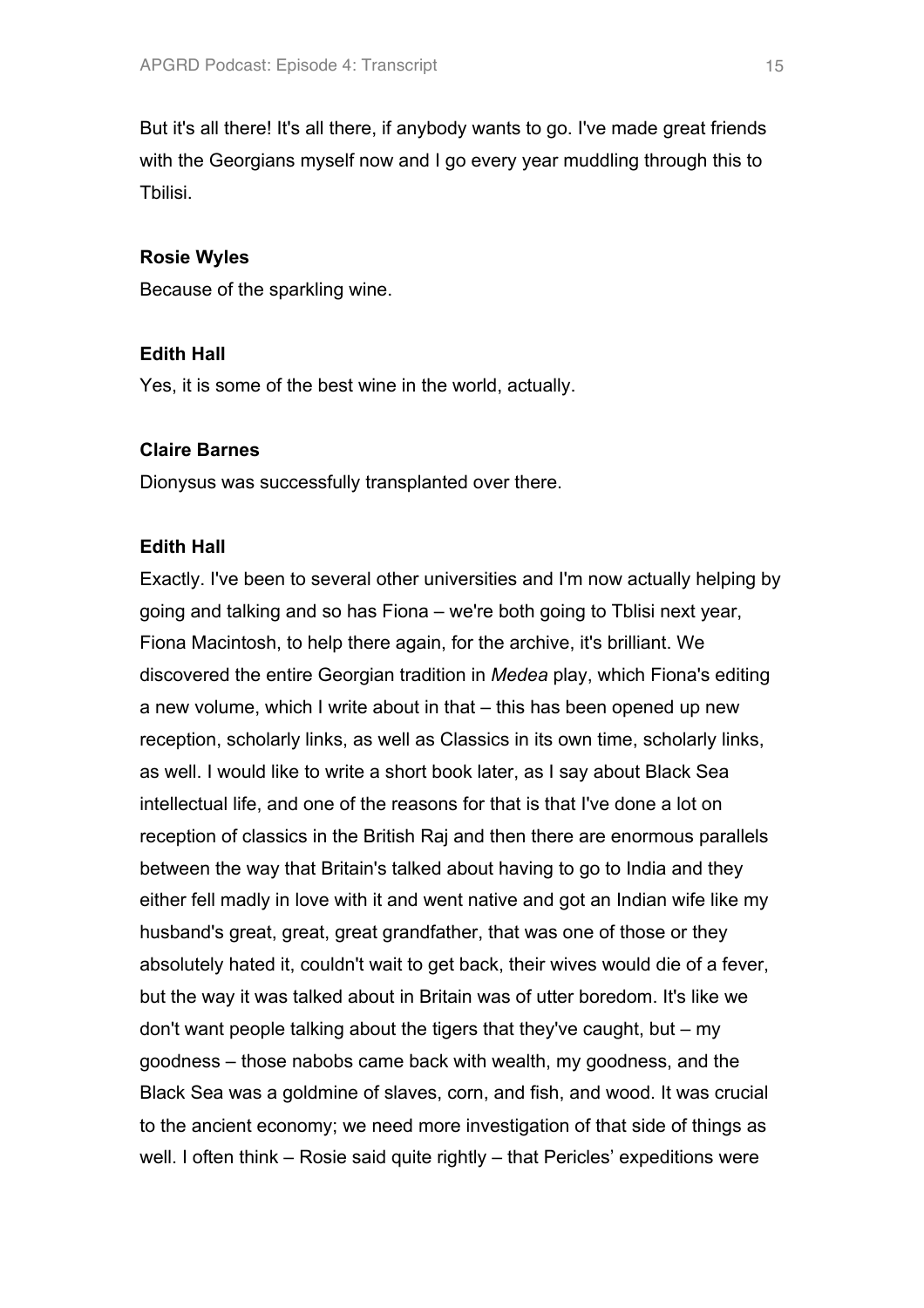crucial. A lot of those guys in that audience had been on a terrifying voyage through the mouth of the Black Sea – which is extraordinary, I've done it myself, I've been on a cruise ship, I lectured on a cruise ship. It's really turbulent, even in a great big, modern ship. If you had to row your way through not just the Hellespont, you actually get into the gates of the Black Sea, it's incredibly narrow, it must have been absolutely as terrifying as you can possibly imagine. Number of shipwrecks in that part of the Black Sea, the western Black Sea that have been discovered confirms what Xenophon said about it being the most dangerous. So, people really were very, very, very frightened of Pericles saying 'right, you are rowing on the next trireme to the Black Sea and you get that in the songs of the *Iphigenia in Tauris*, they talk about the terrible danger over and over again. So, it's a perfect place to really think about what it's like to have colonies in a place you don't really like going to but you need.

#### **Rosie Wyles**

Life and death, it's all over these places.

#### **Edith Hall**

Yeah, it is. Rosie next interest is in funerary vases and rituals, but actually *Iphigenia in Tauris* ones will come in there, weren't they, Rosie?

#### **Rosie Wyles**

Yes, exactly, but because of that, what it is in the cultural imagination, as this sort of place of the afterworld, there are many ways in which it can help the Athenians to think through who they are – it's no surprise at all to me that it dominates in these tragedies once you start to look for it.

## **Claire Barnes**

That's very interesting, thank you. I'm now envisaging multiple doctoral applications starting to flood in off the back of this book, which is potentially very exciting. We need another conference, clearly, the natural progression from this. Thank you so much, Edith and Rosie, that sounds absolutely